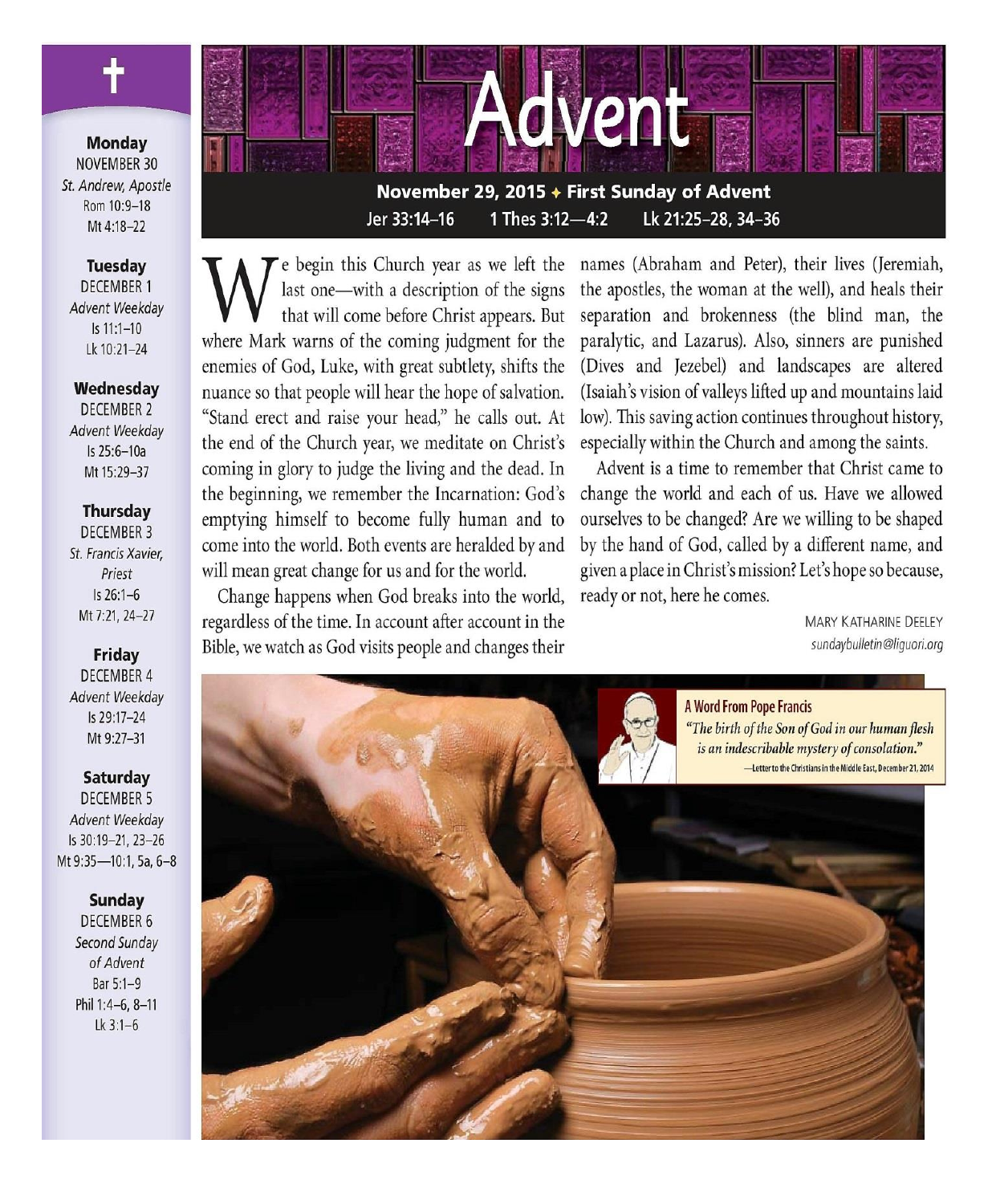





# *St. Ann Catholic Church & Our Lady of Chartres Mission Pastor: Reverend Khoa P. Vo*

*Office: 228-832-2560, Fax: 228-832-3140 Hours: Monday-Friday 9am-4pm.* 

**Web: www.stannparishlizana.org --- Email: [stanncatholic@bellsouth.net](mailto:stanncatholic@bellsouth.net)**



EUCHARISTIC ADORATION Every Friday Adoration from 8:30 a.m. to 9:30 a.m SACRAMENT OF RECONCILIATION Both Before Mass and by Appointment. *Mass Schedule for this Week*  Our Lady of Chartres Mass Schedule Sun 7:30 am Our Parish Family St. Ann Mass Schedule & Intentions Sat 4:00 pm Our Parish Family Sun 9:00am Our Parish Family

Mon 8:00am +Fr Pete Tues 8:00 am +Fr Pete Wed 6:00 pm +Paul McGill Thu 8:00 am+Fr Pete Fri 8:00 am +Betty Pierce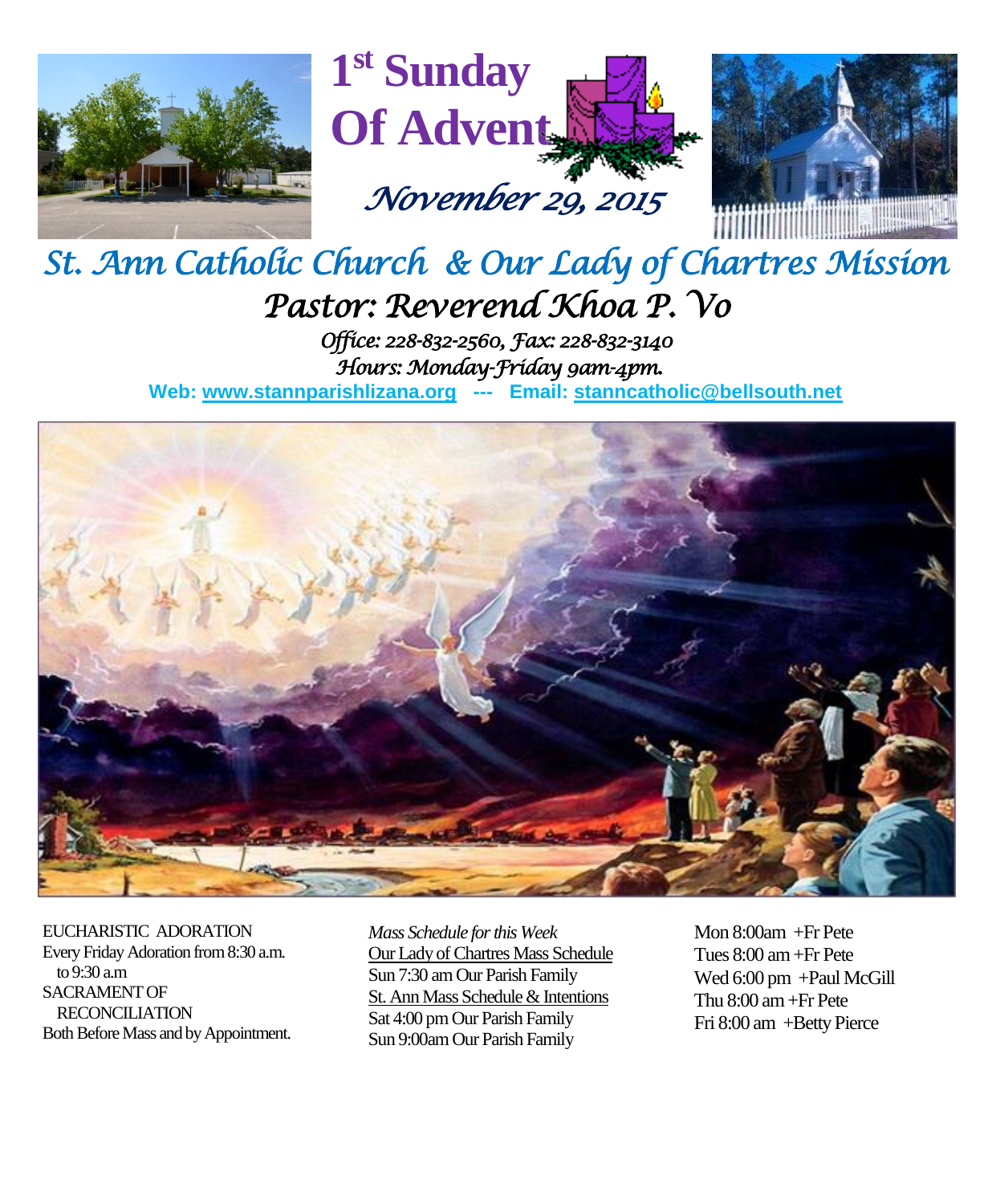## *From Father Khoa's Desk...*

### *Dear Parishioners and Friends,*

This weekend we begin the season of Advent, a special time of learning to wait patiently in joyful expectation. As we begin a new liturgical year is would be good for all of us to pause and reflect on just what our relationship is with God, How much time do we devote to that relationship is an indication of just how important that relationship is to us.

We live in a busy noisy world. In such an environment, it is difficult to find God. That is why it takes a special effort. This Sunday's Gospel tells us to "Be vigilant at all times and pray that you have the strength to escape the tribulations that are imminent and to stand before the Son of Man" (Lk 21:36). Although not the best reason to increase the time we spend in prayer, it is certainly worth paying attention to. Yes, Advent is a time of joyful anticipation of the celebration of the birth of our savior, but it is also a time of preparation for that celebration. It is a time to take inventory of ourselves and to take advantage of the Sacrament of Reconciliation. Not only does it make this right between God and us, but it also allows us to unload the weight of our sinfulness and provides us with a joyful peace that fosters a better more fruitful prayer life.

So, as we begin Advent and a new Liturgical Year, the challenge for all of us is to go to confession. Then make a special effort to increase the time we spend in prayer on a daily basis. In doing so, we can only improve our relationship with God and open the door for better relationships with all the people in our lives.

Tuesday December 8th, is the Solemnity of the Immaculate Conception of Mary which is a holy day of obligation. Under that title, Mary is the patroness of the United States. We will celebrate Mass at 8am and 7pm at St. Ann. I wish you a wonderful Advent.

## *Have a great week! May God bless all of us!*

#### **...Fr. Khoa**

### *First Friday Adoration*

Please join us at St Ann this *Friday, December 4th* for *Adoration of the Blessed Sacrament*. *Adoration* will begin after the 8:00am Mass and ends at 9:30am. Please come as "*Jesus longs for your visit"*.

*The Immaculate Conception* Of The Blessed Virgin Mary Tuesday December 8<sup>th</sup> - Mass Times *8:00am and 7:00pm.*

**Garage Sale: Thank you Beverly** and **Loretta** and all the helpers for this event.

#### **ST. ANN STEWARDSHIP:\*\***

**70**Identifiable: **\$1,123.00;** Loose: **\$1,295.00;**  Total**: \$2,418.00;** Children: **\$40.00;** Light**: \$163.01;** Human Development**: \$19.00**

#### **OL OF CHARTRES STEWARDSHIP:**

Identifiable: **\$85.00**; Loose: **\$323.00;** Total**: \$408.00**. AC: **\$20.00**.  **\*\*Amount needed weekly \$2,908.84. Thank you for your generosity.**

**Knights of Columbus: Meet this Sunday.** If you have any question, please contact Thomas Moran**.**

*Church Cleaning:* Thank you Beverly Saucier for cleaning the church on Nov 22 & 29. Sue Mayberry will clean the church on Dec 6 &13. Please call Ellen at 341-0279 to sign up.